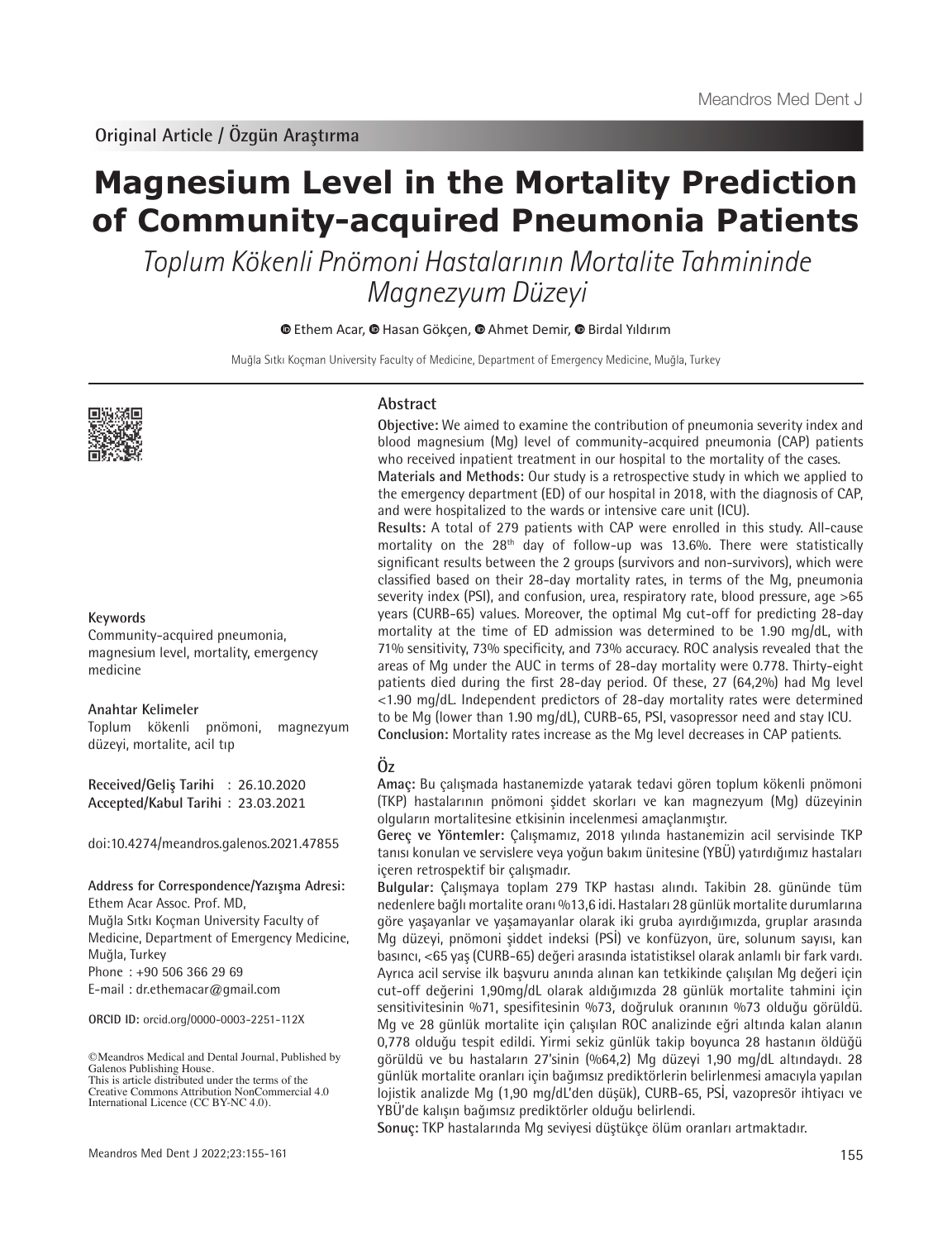#### **Introductıon**

Community-acquired pneumonia (CAP) continues to be a serious public health problem in Turkey, as in the rest of the world. According to The National Statistics Institute of Turkey data, it ranks  $5<sup>th</sup>$  in terms of death rates due to lower respiratory tract infections (1). Today, antibiotic usage has become widespread, but mortality from pneumonia and morbidity have not decreased. It is usually accepted that the mortality rate of patients diagnosed with CAP is between 10- 20% (2). For this reason, many markers and severity scores have been developed to help determine the clinical severity of cases in CAP patients (3). Our intention to use these severity scores and markers is to determine serious clinical status of the cases while the patient is in the emergency department (ED) and to start appropriate treatment early. For this purpose, most frequently used severity scores as confusion, urea, respiratory rate, blood pressure, age >65 years (CURB-65) and pneumonia severity index (PSI) have been used for a long time.

Magnesium (Mg) is one of the important cations in our body. It has a role in energy metabolism, intracellular calcium regulation, RNA and protein synthesis and degradation, cellular metabolic reactions such as energy production and storage as well as a role in the realization of physiological functions of major organs such as brain and heart (4,5). There are many publications in the literature discusssing the relationship between Mg levels and hospital mortality. Mg level has been associated with clinical signs such as Mg deficiency, arrhythmias, heart failure, sudden death, muscle weakness, and seizures (5,6).

In this study, we started with the question of whether Mg levels can be used as a mortality determiner in CAP patients and we aimed to examine the relationship between PSI of CAP patients who received inpatient treatment in our hospital with Mg levels and the mortality of cases.

# **Materials and Methods**

# **Study Design and Setting**

This single-center, cohort study was conducted at Muğla Sıtkı Koçman University Training and Research Hospital. Our hospital has 510 beds. A daily average of 500 patients are admitted to our ED. Before

conducting the study, approval was obtained from the Muğla Sıtkı Koçman University Human Research Ethics Committee (decision number: 175, date: 09.08.2020). This is a retrospective study in which we investigated the clinical and laboratory findings of patients admitted to our hospital ED between January 1 and December 31, 2018.

# **Definitions and Clinical Scoring Tools**

CAP was defined as the presence of new pulmonary infiltrations on lung imaging with fever, cough, sputum and/or pleuritic chest pain, none of which were acquired at a hospital. Hospital-acquired pneumonia (HAP) was defined as pneumonia occurring 48 hours after admission. Healthcare-associated pneumonia (HCAP) was defined for patients who [1] had undergone hospitalization (for ≥2 days), home infusion therapy, and/or home wound care in the preceding 90 days; [2] had undergone chronic dialysis within the last 30 days; [3] were residents of nursing home so rextended care facilities; and/or (4) had family members with multidrug-resistant pathogens (7).

The severity of CAP was evaluated using the following parameters: confusion, urea [≥7 mmol/L (19 mg/dL)], respiratory rate (≥30 breaths/min), blood pressure (systolic blood pressure ≤90 mm Hg and/or diastolic blood pressure  $\leq 60$  mm Hg), age older than 65 years (CURB-65) (years) (13), and PSI scores (7).

# **Selection of Participants**

We also examined the data of the patients who were hospitalized in the chest diseases ward or the intensive care unit (ICU) with the diagnosis of CAP. A list of the patients diagnosed and examined with the pneumonia codes J10, J12, J15, J17, and J18 from the hospital's Department of Information Technologies was taken and both their files and their imaging were examined retrospectively.

The inclusion criteria were as follows: over 18 years old, diagnosed with CAP, and hospitalized. The exclusion criteria included those younger than 18 years; pregnant; diagnosed with HAP, HCAP, or aspiration pneumonia; with known human immunodeficiency virus positivity; with a history of hematological disorders or immunosuppression (usage of immunosuppressive drugs within 90 days, solid organ transplantation, those who used prednisolone at doses of more than 10 mg/day in more than 14 days); diagnosed with active pulmonary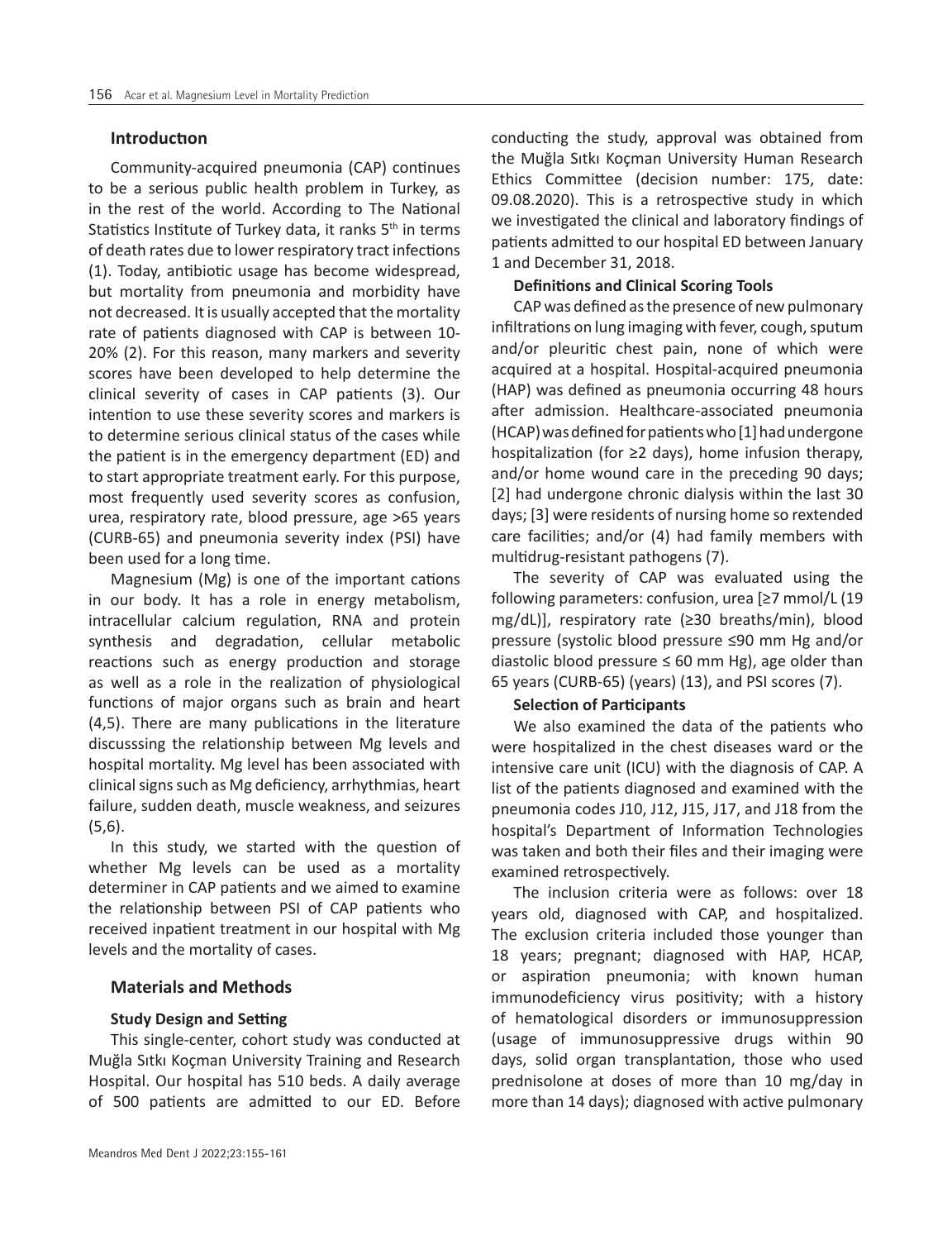tuberculosis; with rheumatic disease; and who had undergone a recent blood transfusion.

#### **Study Protocol and Follow-up Evaluation**

In our hospital, as a general practice, these patients are evaluated by an emergency medicine specialist after being admitted to the ED. Complete blood count; glucose, kidney, and liver function tests; and electrolytes and CRP examinations are requested, a chest radiograph is taken, CURB-65 and PSI are calculated and pulmonologist consultation is requested.

The patients evaluated by a pulmonologist are hospitalized based on laboratory tests, in addition to prediction scores and social indications (living alone, patients with care problems, or patients with comorbidity). Hospitalizations are planned as ward or ICU by the pulmonologist who evaluated the patient, and the parameters used for hospitalization are also used for ward or ICU hospitalization indication.

All these data are saved in the patients' files and hospital automation system. In this context, the data of the patients were accessed from the automation system of our hospital and the individual patient files kept for the patients.

# **Data Collection**

A form was created to be filled for each patient individually. The form included the following parameters: patient's age, gender, laboratory values (Mg level) obtained from the blood samples taken in the ED, CURB-65 and PSI scores calculated in the ED are also calculated and recorded.

Patients were followed up 28 days after the diagnosis of pneumonia. The following details were recorded during hospitalization: where the patient was hospitalized (ICU or ward), whether intubation was applied, vasopressors need, length of stay (LOS) in the hospital, intensive care hospitalization, and allcause 28-day mortality rate.

The mortality of the patients discharged, whether there was readmission in the hospital system, and the phone number given during the registration to the hospital system were determined by telephone. Those who lived for 28 days were grouped as "survivors" and those who died within 28 days were grouped as "nonsurvivors."

#### **Laboratory Methods**

The blood test results of the patients at their first admissions to the ED of our hospital were reviewed.

During the study period, blood samples were drawn into tubes containing sodium citrate and analyzed under room temperature using Pentra DF Nexus, Hariba Medical device in the biochemistry laboratory. These blood samples were analyzed regarding Mg level (1.5-2.5 mg/dL).

#### **Statistical Analysis**

Data were analyzed using the Statistical Package for Social Sciences 20.0 for Windows (SPSS Inc., Chicago, IL). Frequency analysis was used for descriptive analysis. A normal distribution of the quantitative data was checked using the Kolmogorov-Smirnov test. Parametric tests (Independent 0 samples t-test and posthoc Tukey test) were applied to the data of normal distribution (survivors/non-survivors = age and Mg), and non-parametric tests (Mann-Whitney U test and Kruskal-Wallis test) were applied to the data of questionable normal distribution (survivors/ non-survivors = gender, LOS, hospitalization in ICU, vasopressors need, intubation in emergency service, CURB65, PSI, Mg). Continuous data were presented as mean ± standard deviation or median (minimummaximum), as appropriate. All differences associated with a chance probability of 0.05 were considered statistically significant. The area under the ROC curve was calculated to determine the diagnostic accuracy. The survival rate was calculated using the Kaplan-Meier method. Cyclooxygenase regression analysis was performed to determine variables associated with 28-day mortality. Sensitivity and specificity were determined to PSI and Mg for mortality. Sensitivity and specificity for mortality were determined to PSI and Mg.

#### **Results**

In our study, a total of 382 patients presenting to the ED with a diagnosis of pneumonia were enrolled. Of these, 9 were excluded due to HCAP, 8 were excluded due to HAP, 3 were excluded because they were pregnant, 10 were excluded because they were immunocompromised, and 7 were excluded because they had rheumatic diseases. After excluding these patients, the complete 28-day follow-up status was available for 345 patients with a diagnosis of CAP. Of these 345 patients, 66 patients admitted to the emergency service were excluded from the study by determining that their Mg levels were not studied, remaining 279 patients were included in the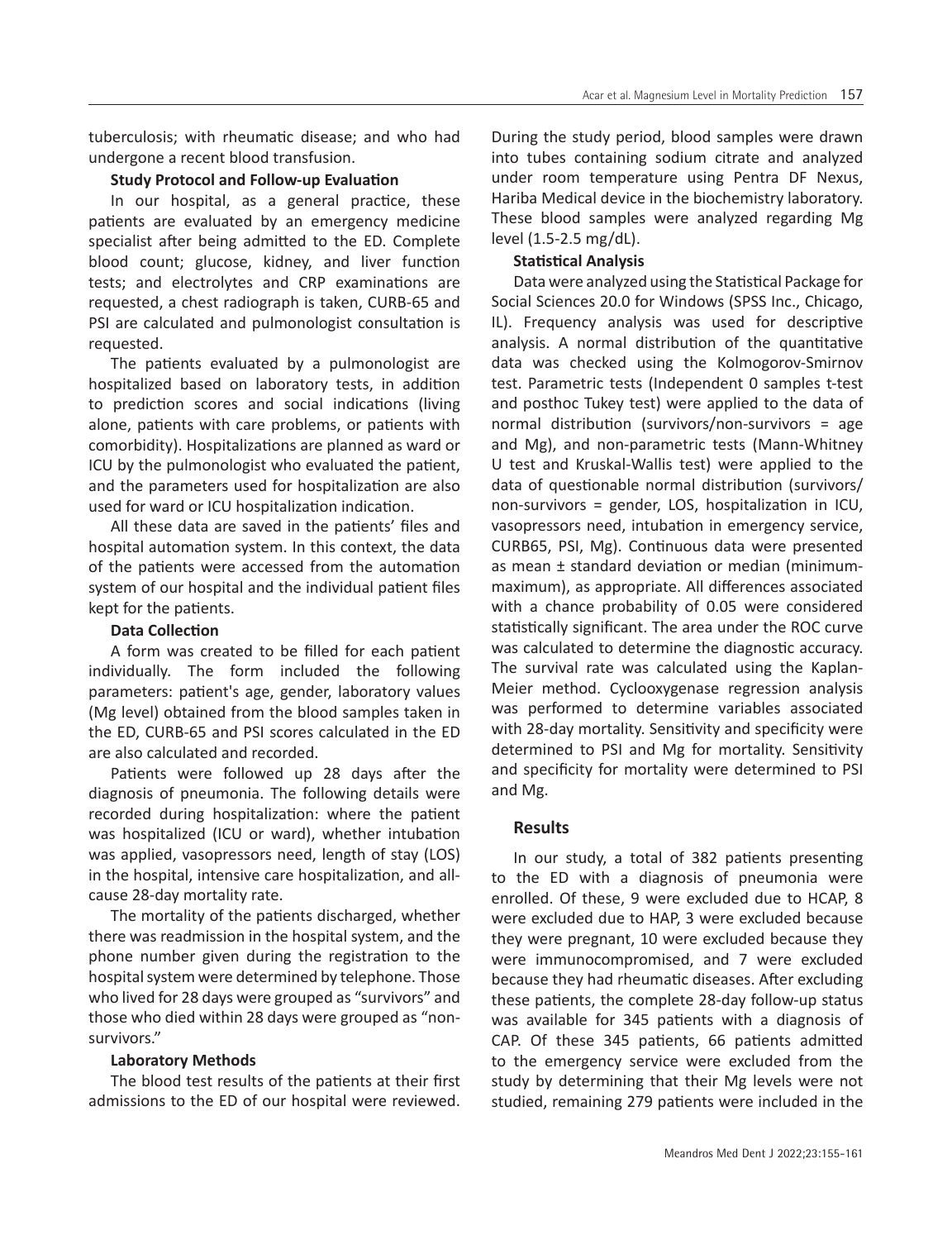study. It was observed that 196 (70.3%) of our cases were male and the average age was 69±14. It was determined that 22 (7.9%) cases required intubation in the ED, 39 (14%) patients were hospitalized to ICU from the ED, 29 (10.4%) patients needed vasopressors treatment, 30 (10.8%) patients died in the hospital. Eight (2.8%) patients died within 28 days after discharge. Demographic properties of our cases and Mg levels, CURB-65, PSI values are given in Table 1.

Patients were divided and compared into 2 groups as the survivors and the non-survivors according to their condition after 28-day and then compared, among the groups, it was observed that there was significant difference statistically in terms of gender (p=0.011), intubation in the ED (p=0.000), period in ICU stay (p=0.000), whether vasopressors need or not (p=0.000), hospitalized in ICU (p=0.000), Mg levels (p=0.000), CURB 65 (p=0.000), PSI (p=0.000), but there was no significant difference in terms of LOS (p=0.674) and age (p=0.187) (Table 2). In the mean analysis made to examine what meant these statistical differences, it was observed that male gender, LOS and stay in ICU, intubation in ED, vasopressor need, increasing of CURB 65 and PSI scores and but decreasing of Mg levels were associated with mortality (Table 1).

When the patients were divided and compared in 2 groups as "ICU inpatients" and "ward inpatients,"

respiratory rate, blood pressure, age >65 years, PSI: Pneumonia severity index, Mg: Magnesium level

we found statistically significant difference between the groups with age ( $p=0.023$ ), gender  $p=0.042$ ), intubation in the ED (p=0.000), vasopressor need (p=0.000), LOS (p=0.023), mortalty (p=0.000), Mg levels (p=0.000), CURB-65 (p=0.000) and PSI (p=0.000) score (Table 2). In the mean analysis for interpreting what meant these statistical differences, we observed that ICU need increased by as the Mg levels and age decreased and increasing vasopressor need, increasing in the LOS, intubation in the ED, increasing the CURB-65 and PSI score (Table 2).

In our study, when we grouped Mg levels as 1,5 mg/dL and below (hypomagnesemia), 1.5-2.5 mg/dL (normomagnesaemia) 2.5 mg/dL (hypermagnesemia) and above, there are statistically significant changes between the goups in terms of 28-day mortality (Table 1) and hospitalization to ICU (Table 2). When these changes were examined, it was seen that as the Mg levels of the patients decreased, both their mortality and the rate of hospitalization to ICU increased.

In the ROC curve analysis, when the 28-day mortality with Mg level was applied, it was understood that the closer the area under the area under the curve (AUC) was to 1, the more valuable the marker was. In the ROC curve analysis of the data we obtained in our study, it has been found that the area of Mg level was 0.778 under the AUC in terms of 28-day mortality

| Table 1. The statistical results of the groups according to 28-day mortalty (survivors-non-survivors)                                             |                                    |                                      |                              |       |  |  |
|---------------------------------------------------------------------------------------------------------------------------------------------------|------------------------------------|--------------------------------------|------------------------------|-------|--|--|
|                                                                                                                                                   | <b>Survivors</b><br>n= 241 (86.4%) | <b>Non-survivors</b><br>n=38 (13.6%) | <b>Total</b><br>n=279 (100%) | p     |  |  |
| Age (years old $\pm$ SD)                                                                                                                          | 68±14                              | $72 + 10$                            | $69 + 14$                    | 0.187 |  |  |
| Gender (F/M)                                                                                                                                      | 71/176                             | 18/20                                | 89/196                       | 0.000 |  |  |
| Hospitalization in ICU (day) (min-max)                                                                                                            | $1.07(0-41)$                       | $5.5(0-21)$                          | $1.6(0-41)$                  | 0.000 |  |  |
| Vasopressors need [cases (%)]                                                                                                                     | 11(4.5)                            | 18 (47.3)                            | 29(10.3)                     | 0.000 |  |  |
| LOS (day) (min-max)                                                                                                                               | $9(2-28)$                          | $12(1-28)$                           | $9(1-28)$                    | 0.674 |  |  |
| Intubation in emergency service [cases (%)]                                                                                                       | 8(3.3)                             | 14 (36.8)                            | 22(7.8)                      | 0.000 |  |  |
| The place to stay (ICU/Ward)                                                                                                                      | 11/230                             | 28/10                                | 39/240                       | 0.000 |  |  |
| CURB-65: (0-1 point:/2 point:/3-5 point)                                                                                                          | 117/62/62                          | 2/7/29                               | 119/69/91                    | 0.000 |  |  |
| PSI (70 point ≤:/70-130 point:/130 point ≥)                                                                                                       | 25/138/76                          | 0/12/28                              | 25/150/104                   | 0.000 |  |  |
| $Mg$ (mg/dL)                                                                                                                                      | $2.25 \pm 0.5$                     | $1.74 \pm 0.5$                       | $2.18 \pm 0.5$               | 0.000 |  |  |
| Hypomagnesemia (under 1.5 mg/dL)                                                                                                                  | 5                                  | 17                                   | 22                           |       |  |  |
| Normomagnesemia (1.5-2.5 mg/dL)                                                                                                                   | 167                                | 15                                   | 182                          | 0.000 |  |  |
| Hypermagnesemia (above 2.5 mg/dL)                                                                                                                 | 69                                 | 6                                    | 75                           |       |  |  |
| SD: Standard deviations, F: Female, M: Male, Min: Minimum, Max: Maximum, ICU: Lntensive care unit, LOS: length of stay, CURB-65: Confusion, urea, |                                    |                                      |                              |       |  |  |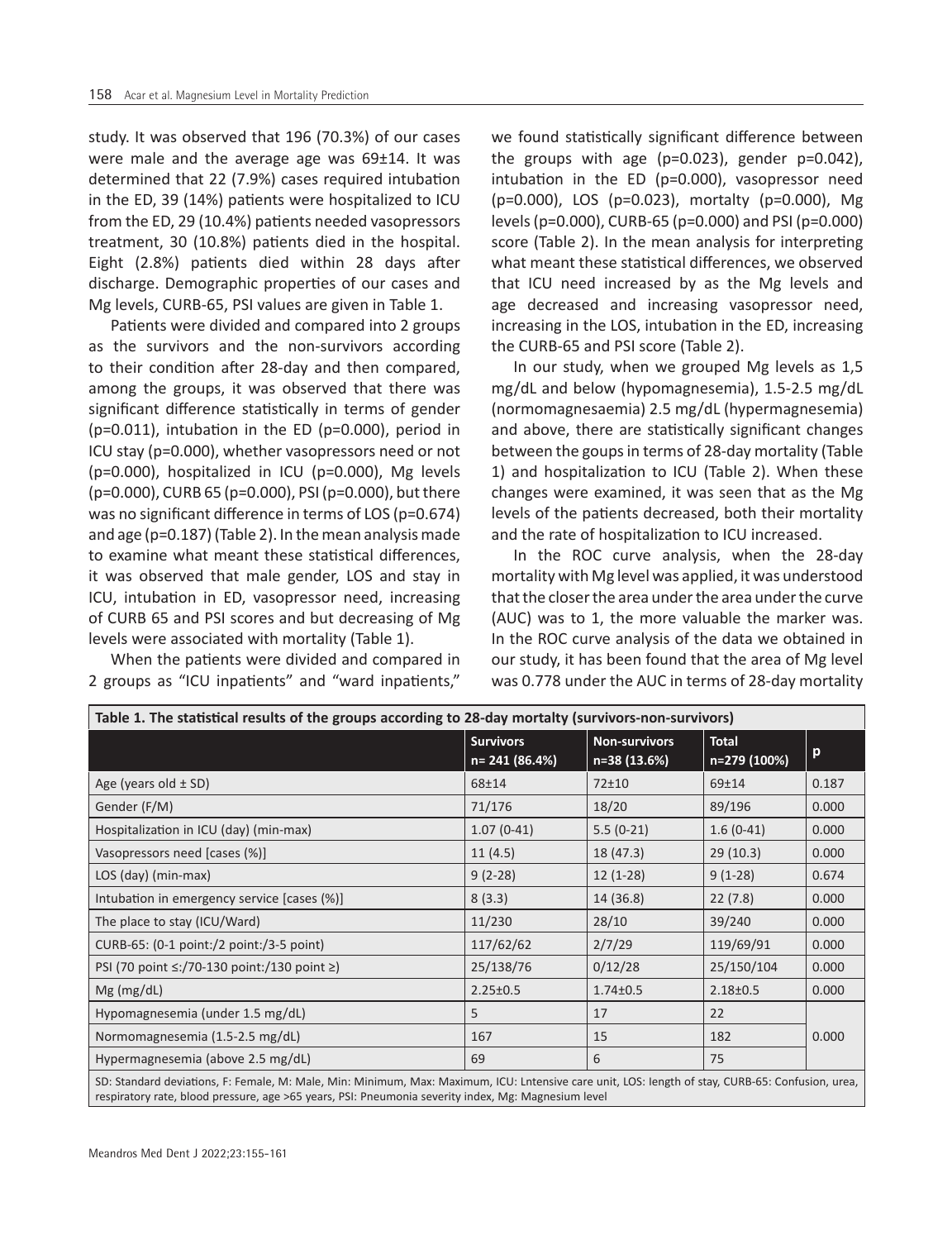| Table 2. The statistical results of the groups "ICU inpatients" and "ward inpatients |                                       |                                     |                              |       |  |  |
|--------------------------------------------------------------------------------------|---------------------------------------|-------------------------------------|------------------------------|-------|--|--|
|                                                                                      | <b>Ward inpatients</b><br>n=240 (68%) | <b>ICU inpatients</b><br>n=39 (14%) | <b>Total</b><br>n=279 (100%) | p     |  |  |
| Age                                                                                  | $69 + 14$                             | $65 + 11$                           | 69±14                        | 0.023 |  |  |
| Gender (F/M)                                                                         | 72/174                                | 17/22                               | 89/196                       | 0.042 |  |  |
| Vasopressors need [cases (%)]                                                        | 6(2.5)                                | 23(79.3)                            | 29(10.3)                     | 0.000 |  |  |
| LOS (day) (min-max)                                                                  | $9(1-28)$                             | $12(1-28)$                          | $9(1-28)$                    | 0.023 |  |  |
| Intubation in emergency service [cases (%)]                                          | 0(0)                                  | 22(56.4)                            | 22(7.8)                      | 0.000 |  |  |
| In-hospital mortalty (survivors/non-survivors)                                       | 240/6                                 | 39/24                               | 279/30                       | 0.000 |  |  |
| CURB-65: (0-1 point:/2 point:/3-5 point)                                             | 119/66/55                             | 0/3/36                              | 119/69/91                    | 0.000 |  |  |
| PSI (70 point ≤:/70-130 point:/130 point ≥)                                          | 25/140/75                             | 0/10/29                             | 25/150/104                   | 0.000 |  |  |
| $Mg$ (mg/dL)                                                                         | $2.27 \pm 0.5$                        | $1.59 \pm 0.3$                      | $2.18 \pm 0.5$               | 0.000 |  |  |
| Hypomagnesemia (under 1.5 mg/dL)                                                     | 6                                     | 16                                  | 22                           |       |  |  |
| Normomagnesemia (1.5-2.5 mg/dL)                                                      | 151                                   | 31                                  | 182                          | 0.000 |  |  |
| Hypermagnesemia (above 2.5 mg/dL)                                                    | 74                                    | 1                                   | 75                           |       |  |  |

F: Female, M: Male, ICU: Intensive care unit, LOS: Length of stay, CURB-65: Confusion, urea, respiratory rate, blood pressure, age >65 years, PSI: Pneumonia severity index, Mg: Magnesium level



Diagonal segments are produced by ties.

**Figure 1.** ROC analysis showing the relationship of Mg level with mortality

ROC: Receiver operating characteristic, Mg: Magnesium

(Figure 1). Based on Mg level of 1.90, it was seen that the sensitivity for 28-day mortality was 71.0% and the specificity was 73.4%. Based on PSI value of 70 points and above, it was seen that the sensitivity for intrahospital mortality was 68.4% and the specificity was 67.6%. When the average value of CURB-65 severity score of 2 points and above was taken as cut-off value, the rates of sensitivity and specificity for intra-hospital mortality were calculated respectively as 94.7% and 48.5% (Table 3).



**Figure 2.** Kaplan-Meier survival curve according to Mg level above and below optimal cut-off value (1.90) for 28-days mortality Mg: Magnesium

Thirty-eight patients died during the first 28-day period. Of these, 27 (71.0%) had Mg level <1.90 mg/dL (p<0.001). Figure 2 shows the Kaplan-Meier survival curve for Mg level according to these cutoff values. Patients with Mg levels below the cutoff value had significantly higher mortality rates than those with Mg level above the cutoff at 28-days (p<0.001), (Figure 2). Independent predictors for 28-day mortality rates were determined to be Mg level (lower than 1.90 mg/dL), CURB-65, PSI, vasopressor need and stay ICU (p<0.001, Table 4)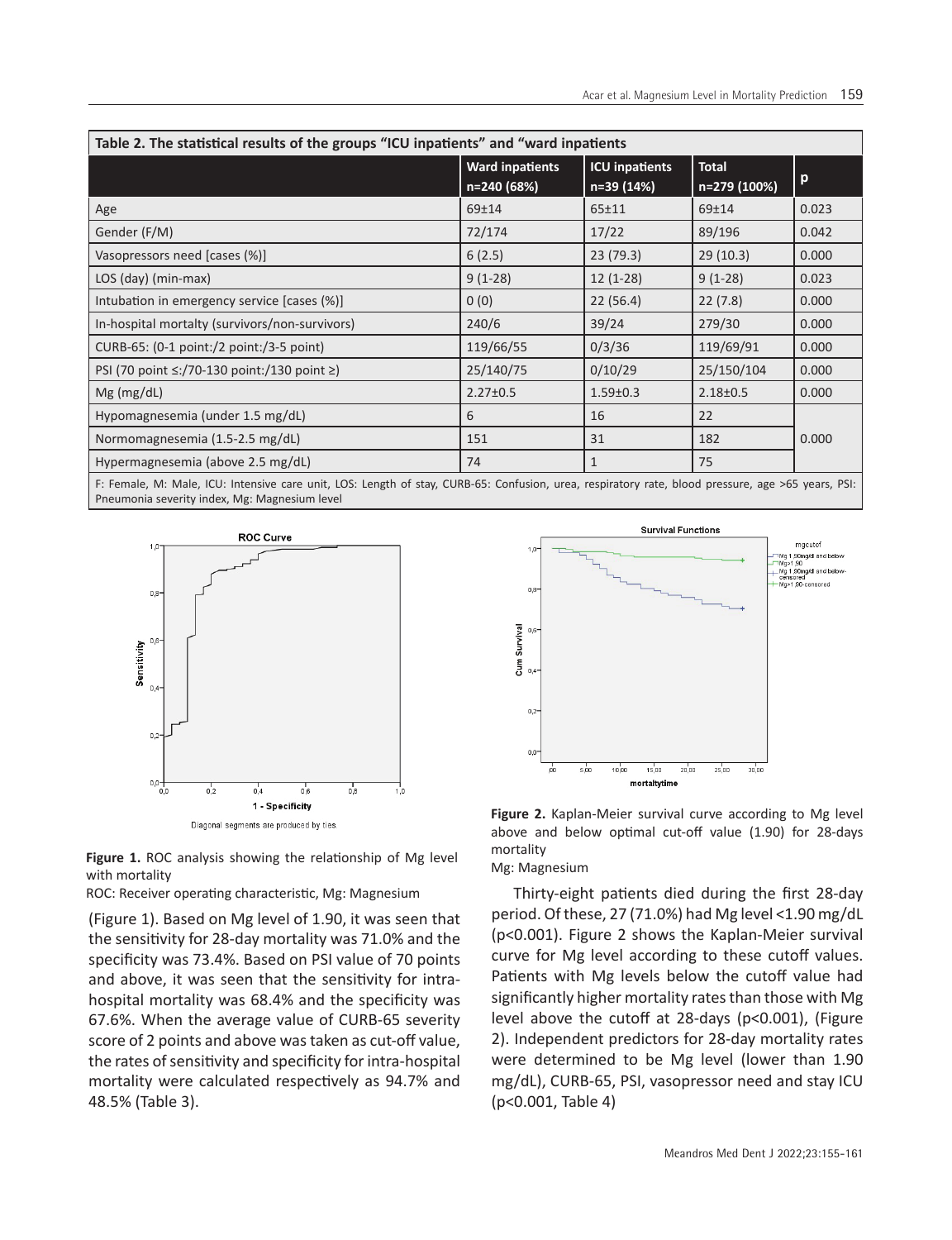**Table 3. Sensitivity and specificity in terms of 28-day mortality according to Mg ≤1.90 mg/dL, PSI ≥70 score, CURB-65≥2 score**

| $Mg \leq 1.90$ mg/dL                                                                                                                         | <b>Mortality Yes</b> | <b>Mortality No</b> | <b>Sensitivity</b> | Specificity | Accuracy | <b>PPV</b> | <b>NPV</b> |
|----------------------------------------------------------------------------------------------------------------------------------------------|----------------------|---------------------|--------------------|-------------|----------|------------|------------|
| Positive                                                                                                                                     | 27                   | 64                  | 71.0%              | 73.4%       | 73.1%    | 29.6%      | 94.1%      |
| Negative                                                                                                                                     | 11                   | 177                 |                    |             |          |            |            |
| PSI ≥70 point                                                                                                                                | <b>Mortality Yes</b> | Mortality No        | Sensitivity        | Specificity | Accuracy | <b>PPV</b> | <b>NPV</b> |
| Positive                                                                                                                                     | 26                   | 78                  | 68.4%              | 67.6%       | 67.7%    | 25.0%      | 93.1%      |
| Negative                                                                                                                                     | 12                   | 163                 |                    |             |          |            |            |
| CURB $65\geq2$                                                                                                                               | Mortality Yes        | Mortality No        | Sensitivity        | Specificity | Accuracy | <b>PPV</b> | <b>NPV</b> |
| Positive                                                                                                                                     | 36                   | 124                 | 94.7%              | 48.5%       | 54.8%    | 23.5%      | 98.3%      |
| Negative                                                                                                                                     |                      | 117                 |                    |             |          |            |            |
| CUPP EE: Confucion usos recointonisto blood pressure 200 SEE voors DCU Proumania soverity indov. May Magnesium lovel DDV: Docttif prodictive |                      |                     |                    |             |          |            |            |

RB-65: Confusion, urea, respiratory rate, blood pressure, age >65 years, PSI: Pneumonia severity index, Mg: Magnesium level, PPV: Positif predictive value, NPD: Negative predictive value

**Table 4. Cox regression analysis analysis for the prediction of 28-day mortality** 

| Variables for 28 d                                                | <b>Odds ratio</b> | 95% CI       | p     |  |  |
|-------------------------------------------------------------------|-------------------|--------------|-------|--|--|
| Mg                                                                | 5.762             | 2.857-11.623 | 0.000 |  |  |
| CURB-65                                                           | 4.282             | 2.477-7.405  | 0.000 |  |  |
| PSI                                                               | 3.722             | 1.953-7.094  | 0.000 |  |  |
| Stay ICU                                                          | 1.067             | 1.030-1.097  | 0.011 |  |  |
| Vasoppressor need                                                 | 11.154            | 5.869-21.199 | 0.000 |  |  |
| Age: >65 years, COX: Cyclooxygenase, Confidence interval: CI, Mg: |                   |              |       |  |  |

Magnesium level, CURB-65: Confusion, urea, respiratory rate, blood pressure, age >65 years, PSI: Pneumonia severity index, ICU: Intensive care unit

# **Discussion**

In our study, we determined that Mg level was a valuable parameter in determining the 28-day mortality and hospitalization to ICU for CAP patients.

In the studies investigating the relationship between Mg level and mortality, it is stated that both decreasing and increasing of Mg levels are associated with mortality. Since Mg plays a role in cellular metabolism, energy metabolism, ion transfer of calcium and potassium, it seems likely to cause death due to cardiac events (5,6). Thongprayoon et al. (8), in their study examining the relationship between Mg level and hospital mortality, state that both hypomagnesemia and hypermagnesemia are associated with mortality. They also claim that as the increasing and decreasing rate of Mg level has increased, mortality has increased within itself.

In another study, it was stated that hypomagnesaemia caused mortality by preparing for cardiac arrhythmia (4,9). In their studies on the same

Meandros Med Dent J 2022;23:155-161

subject, Cheungpasitpoan and colleagues stated that hypermagnesemia has been more effective than hypomagnesemia in terms of its effect on the mortality for 1 year of their patients (5). In another study in which the mortality of patients hospitalized in the ICU is studied, it was stated that hypomagnesemia was associated with mortality (6,10). In our study, we have observed that our cases had normomagnesaemia, but mortality increased as the mg level approached the lower limit of normal. Although it is close to the lower limit, we think that the increase in the mortality with the decrease of Mg level does not contradict the current literature.

So how is the relationship between respiratory diseases and Mg levels? Due to the relaxation and immunomodulating effect of Mg levels to the respiratory system, it is still used in respiratory diseases such as asthma, although it is not as common as before. Maybe for this reason, we can see hypermagnesemia more frequently in respiratory diseases (4). There are already studies indicating that hypermagnesemia are common to both the increase in the rate of hospitalization to ICU and in the mortality of respiratory diseases (4,11). There are also studies arguing that hypermagnesemia is related with longer stay in ICU and vasopressor need for a longer period of time (11,12). In our study, the situation is different from the above mentioned cases. The average of Mg level for our patients with lower respiratory tract infections is within the normal range and hypermagnesemia is not related with more mortality than hypomagnesemia. In addition, it seems to be also more related with hospitalization